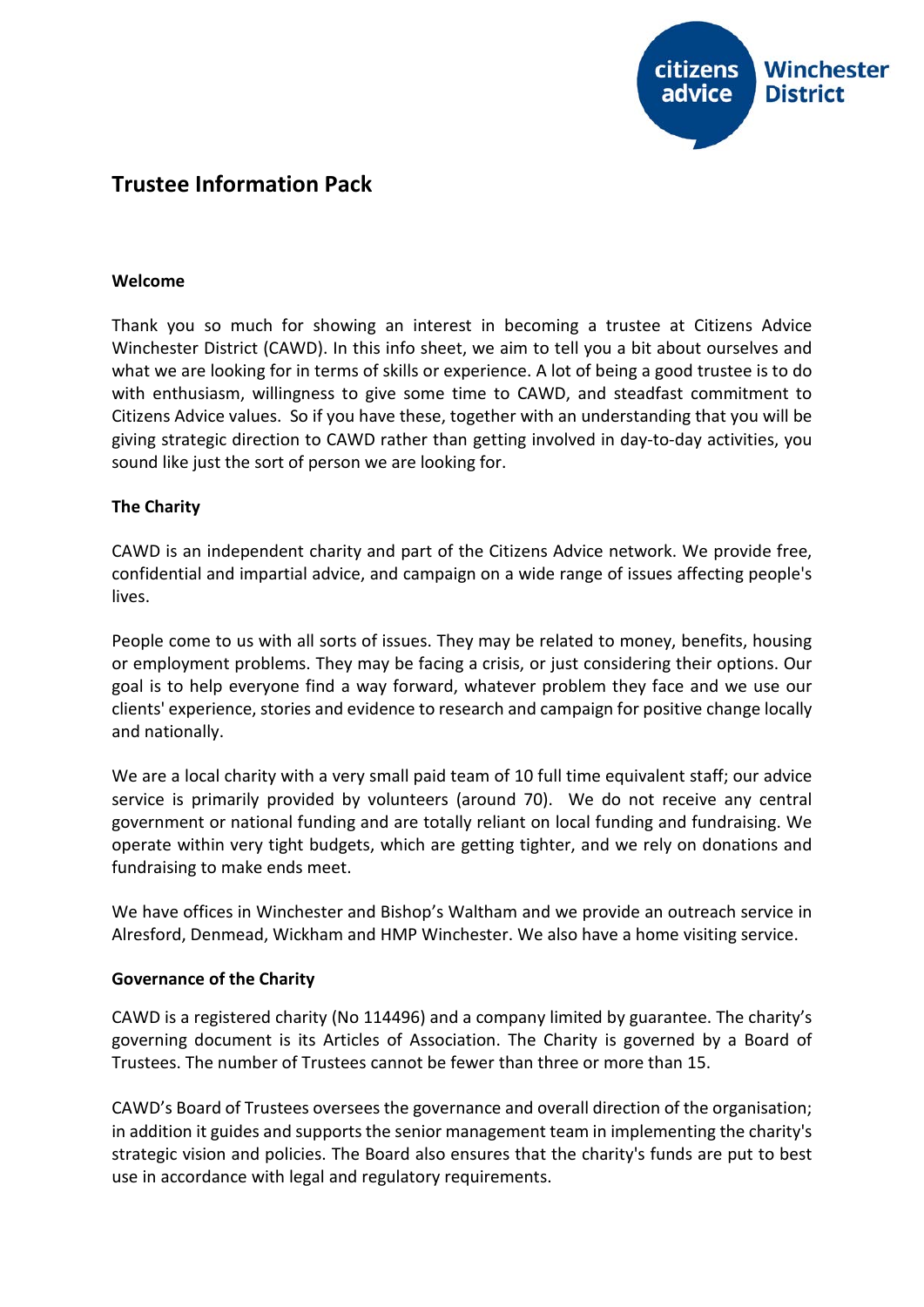We are a member of national Citizens Advice from whom we have a great deal of support.

## **Our Trustee Board**

The current Board has 5 trustees. The Board now wishes to recruit  $2 - 3$  new Trustees both to replace retiring trustees and to extend and deepen our skills. At this stage of our development we are particularly interested in recruiting individuals to the Board who can offer one or more of the following skill sets:

- Treasurer
- Fundraising and other income generation
- Marketing, media & PR
- Interest in or knowledge of premises issues
- IT

It isn't necessary for trustees to have direct experience of Citizens Advice although if you do this is helpful. What is important is for trustees to be committed to the charity's mission and objectives and to be prepared to work with enthusiasm and energy to help the charity fulfil its goals.

If you may be interested in joining the trustee board, but do not hold the above specific skills, we'd still be interested to hear from you, and could discuss how your skills and experience may benefit the Board of Trustees.

Specifically, as part of our commitment to equity, diversity and inclusion, Citizens Advice Winchester District wants to strengthen the board to better reflect the diversity of our society and the communities we serve. We would like to recruit people with different experience, perspectives and lived experience as well as contributing skills particularly in relation to building partnerships and collaboration across communities and sectors, financial management and service change and improvement.

## **The Role of the Trustees**

- To ensure that CAWD complies with its governing document and relevant laws
- To ensure that CAWD pursues its objectives as defined in its governing document
- To ensure CAWD uses its resources exclusively for those objectives
- To contribute actively to the Board of Trustees' role in giving firm strategic direction to CAWD, setting overall policy, defining goals and setting targets and evaluating performance against agreed targets
- To safeguard the good name and values of CAWD
- To ensure the effective and efficient administration of CAWD
- To ensure the financial stability of CAWD
- To protect and manage the property of CAWD and to ensure the proper investment of the charity's funds
- To appoint the Chief Officer and monitor their performance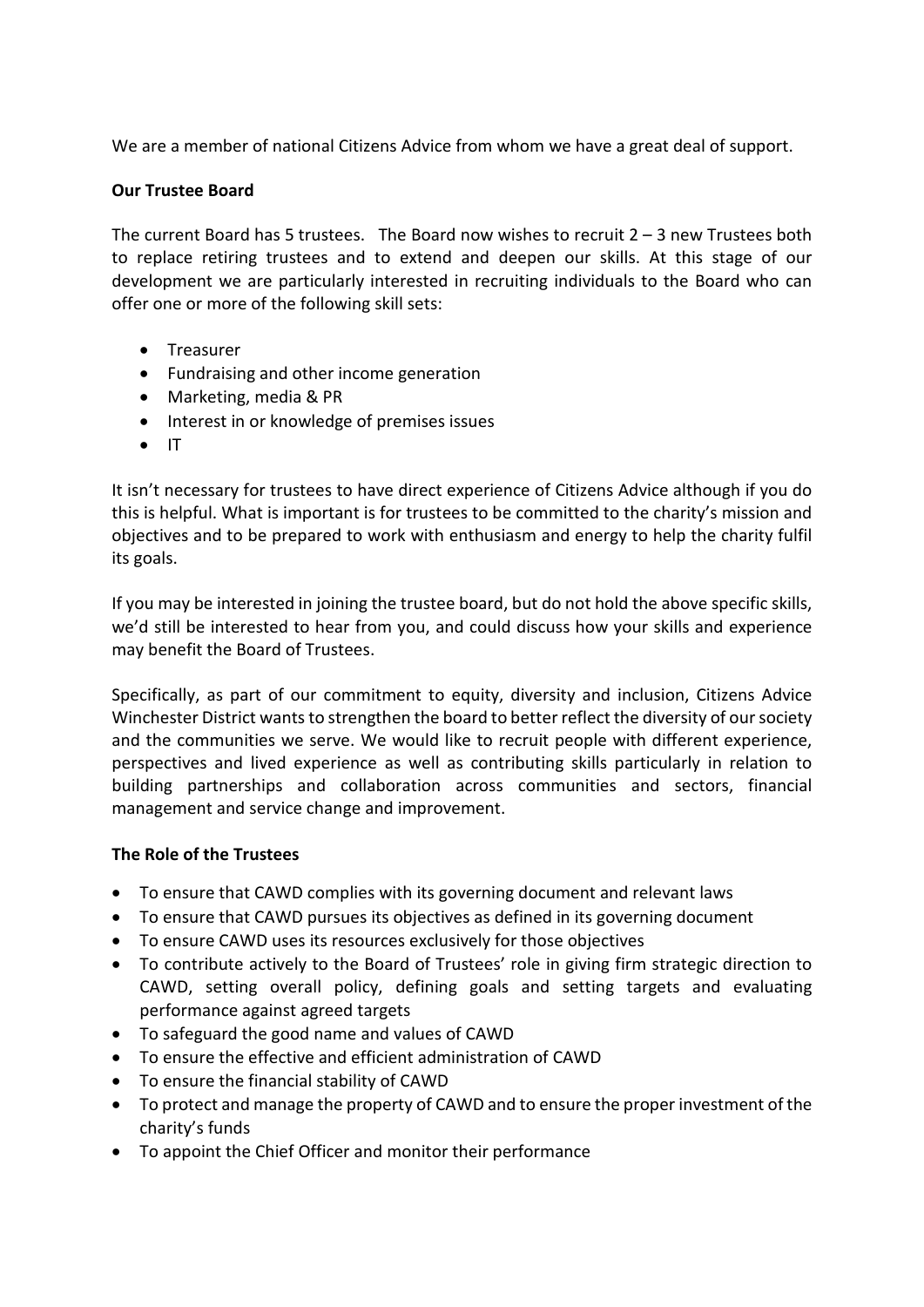• To use any specific skills, knowledge or experience to help the Board of Trustees reach sound decisions.

This sounds like a daunting list but we give individual roles to each Trustee, fitting in, if we can, with their own preferences and skill set, so no-one is overloaded and we work very much as a team supporting and advising each other. Trustees are not paid although reasonable (eg travel) expenses can be reimbursed.

## **Time Commitment**

The Board of Trustees meets formally four times a year. Meetings alternate between morning and late afternoon and are held either in central Winchester or online if required. Ad-hoc working groups are established from time to time to take on short-term projects. In between Board meetings, informal meetings are held if business needs require it and all Trustees are invited to these. There is an understanding that trustees can't always get to every meeting.

Trustees are also involved in occasional strategic planning sessions with the staff and are invited to attend the charity's external events, fundraising exercises and volunteer meetings. A full induction programme is available to new trustees in the first 6 months to ensure they get a good understanding of Citizens Advice and can contribute effectively to the Board's work.

## **Person Specification (essential skills and experience)**

- 1. Strong strategic skills (able to develop a clear understanding of where CAWD should be heading – what changes are needed, what are the threats to CAWD, how can we deal effectively with them)
- 2. Strong analytical skills (able to understand complex information, solve problems and think critically and creatively)
- 3. Excellent interpersonal skills, including being able to work effectively as a member of a team, as well as a willingness to voice own opinions.
- 4. Understanding and acceptance of the legal duties, responsibilities and liabilities of trusteeship
- 5. Experience of using good, independent judgement to solve problems or achieve aims
- 6. Numeracy to the extent required to understand accounts with the support of a treasurer
- 7. Willingness and ability to learn, and to develop and examine their own attitudes
- 8. Commitment to the work of Citizens Advice in general and to the Winchester District specifically
- 9. Willingness to devote the necessary time and effort

Citizens Advice values diversity, promotes equality and challenges discrimination. We encourage applicants from all backgrounds and particularly welcome applications from disabled people and from black, Asian and minority ethnic people, who are underrepresented in our organisation. You do not need to have experience of being a trustee, and training will be provided.